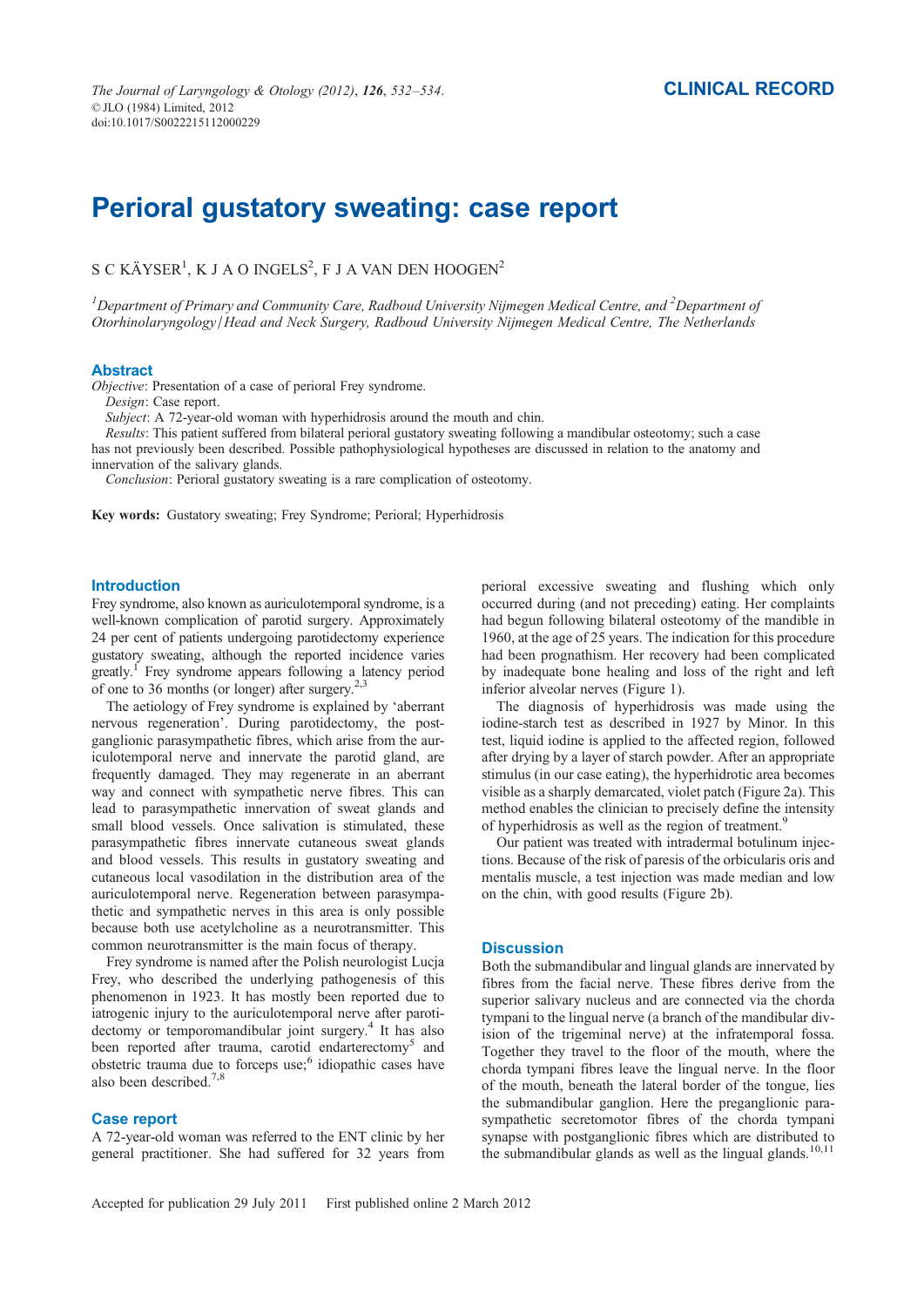CLINICAL RECORD 533



## FIG. 1

Orthopantomogram taken 44 years after the patient's original osteotomy. Note the bone deformation on the left side (white arrow). The bone defect on the right side is probably scar tissue due to incomplete bone healing (black arrow). Too much bone has been removed on the right side; hence, the chin points towards the right side.

Injury to the lingual nerve at the submandibular ganglion, along with the chorda tympani parasympathetic secretomotor branch of the facial nerve and sympathetic fibres, leads to aberrant reinnervation of sweat glands and blood vessels. In such cases, a Frey-like syndrome of the skin in the submandibular region has been documented, termed the 'chorda tympani syndrome'. $12-14$  Due to disruption of the





## FIG. 2

Clinical photographs taken during an iodine-starch test, (a) after a gustatory stimulus, with the hyperhidrotic area becoming visible as a dark patch; and (b) after injection with botulinum toxin, showing minor asymmetry of the right corner of the mouth as a side effect of treatment.

chorda tympani, gustatory otorrhoea has also been described after modified radical mastoidectomy.15,16

In our case, gustatory sweating occurred around the mouth and chin area. The infraorbital and mental nerves are responsible for sympathetic innervation in this area. The infraorbital nerve emerges at the infraorbital foramen as a terminal branch of the maxillary nerve, and innervates the upper lip. The mental nerve arises from the mandibular canal at the mental foramen as a terminal branch of the inferior alveolar nerve, and innervates the skin of the chin and lower lip. Our patient had undergone an osteotomy in 1960, for which an external (extraoral) approach had been used. We hypothesise that this osteotomy damaged not only both inferior alveolar nerves but also the parasympathetic fibres from the submandibular and lingual glands. These latter two sets of nerve fibres subsequently regenerated and united with the sympathetic fibres of the infraorbital and mental nerves. This resulted in gustatory sweating, also termed Frey-like syndrome, in the skin around the mouth and chin. Unfortunately, we were not able to obtain a detailed surgical report of our patient's original procedure. However, the anatomical position of the submandibular ganglion in relation to the mandible, the infraorbital nerve, the mental nerve and the patient's two external submandibular scars (each about 10 cm in length) supports our hypothesis.

- The first described case of perioral gustatory sweating is presented
- A hypothesis is postulated based on Frey syndrome pathophysiology
- Perioral gustatory sweating is a rare complication of external mandibular osteotomy
- In this case, botulinum toxin was helpful in treating perioral hyperhidrosis

A temporary, diagnostic lingual nerve block, as described by Graham and Baldwin,<sup>13</sup> could have proven this hypothesis. Unfortunately, due to personal circumstances our patient was not able to undergo any subsequent investigation or treatment.

Classic Frey syndrome is pathophysiologically explained by aberrant reinnervation of postganglionic parasympathetic fibres, which previously innervated the parotid gland, with sympathetic fibres of the auriculotemporal nerve. In our patient's case, it is highly unlikely that the parasympathetic fibres of the parotid were damaged and regenerated, because the parotid gland was not in the operation area. Furthermore, there is no close proximity of the parotid gland to the mental nerve.

## **Conclusion**

Perioral Frey syndrome can be a long-term complication of mandibular osteotomy. Trauma to the postganglionic parasympathetic fibres can occur during this type of surgery, during complicated recovery, or both. In combination with trauma to both infraorbital and mental nerves, this gives rise to a symmetrical Frey syndrome, via regeneration and sprouting of nerve fibres in the distribution area of these nerves. To our knowledge, no previous case of perioral gustatory sweating has ever been published. We postulate a mechanism similar to classic Frey syndrome. In our case,